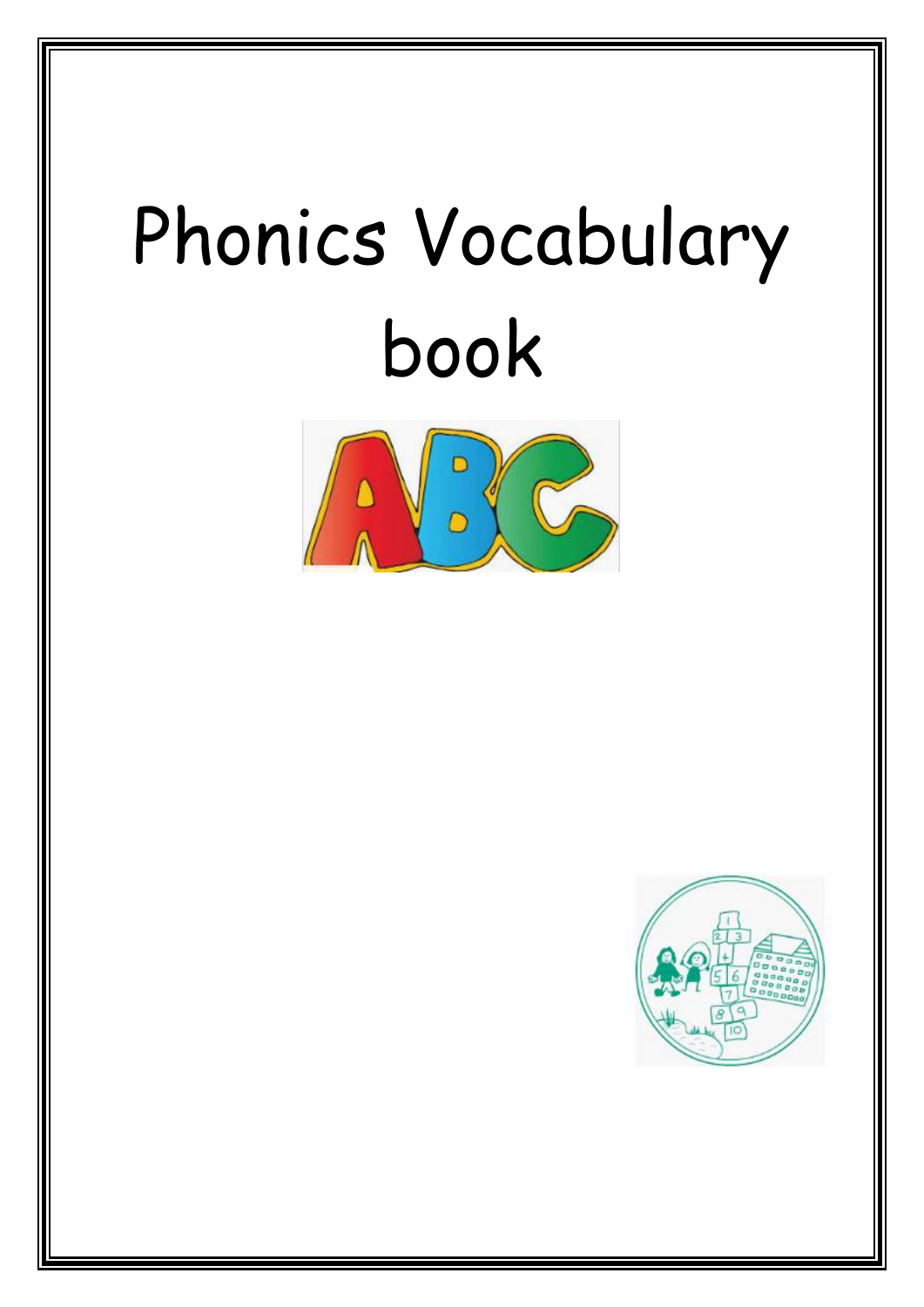Digraph - two letters which make one sound.

pl**ay sh**ip t**ie**

Trigraph – three letters which make one sound.

ch**air** p**ure** h**igh** 

Phoneme frame – you can **segment** a word into how many phonemes (sounds) it has.

**leap l – ea - p**

| ea |  |
|----|--|
|    |  |

The word **leap** has three sounds.

## Sound button -

You can break a word down using dots to show 1 letter which makes a sound and a line to show **digraphs** and **trigraphs.**



Blending – putting the sounds together to read a word.

**Cat**

Segmenting – breaking the word down to spell.

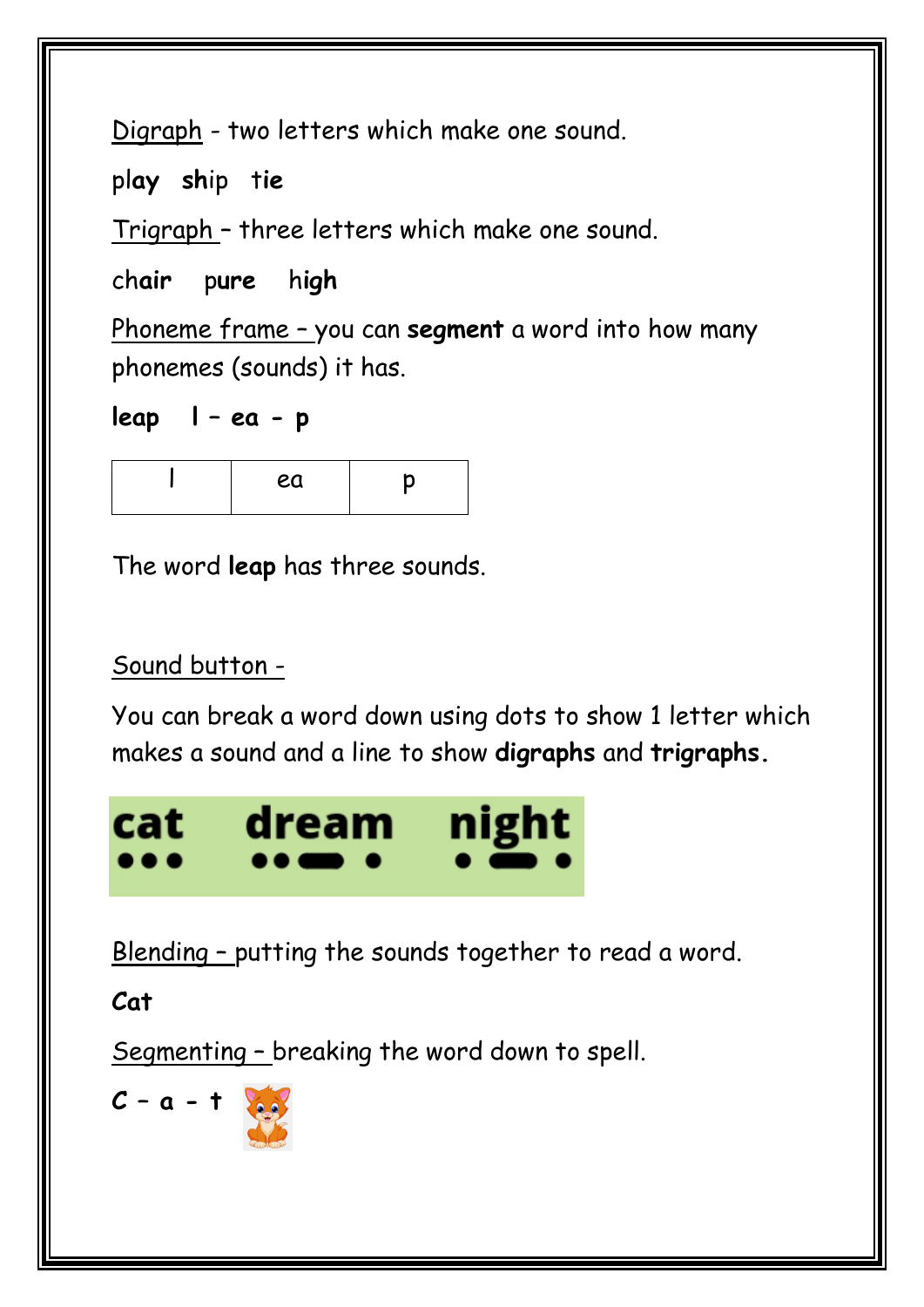Phase 3 – These are the sounds children learn after they have learnt all the alphabet sounds.



**Phase 5** – These are the next sounds children learn. Some are alternative spellings for ones they've already learnt.



Common exception words – These are like tricky words. They cannot be spelt phonetically.

|       |              | <b>Year 1 Common Exception Words</b> |             |
|-------|--------------|--------------------------------------|-------------|
| the   | is.          | no                                   | <b>DFMT</b> |
| $\Xi$ | his          | go                                   | once        |
| do    | has          | 50                                   | ask         |
| to    | i1           | bu                                   | friend      |
| today | UPH.         | mu                                   | school      |
| иf    | <b>UDIAF</b> | here                                 | put         |
| soid  | they         | there                                | push        |
| sous  | be           | where                                | pull        |
| pre   | he           | love                                 | full        |
| were  | mar          | corner                               | house       |
| Willi | she          | some                                 | DUT         |